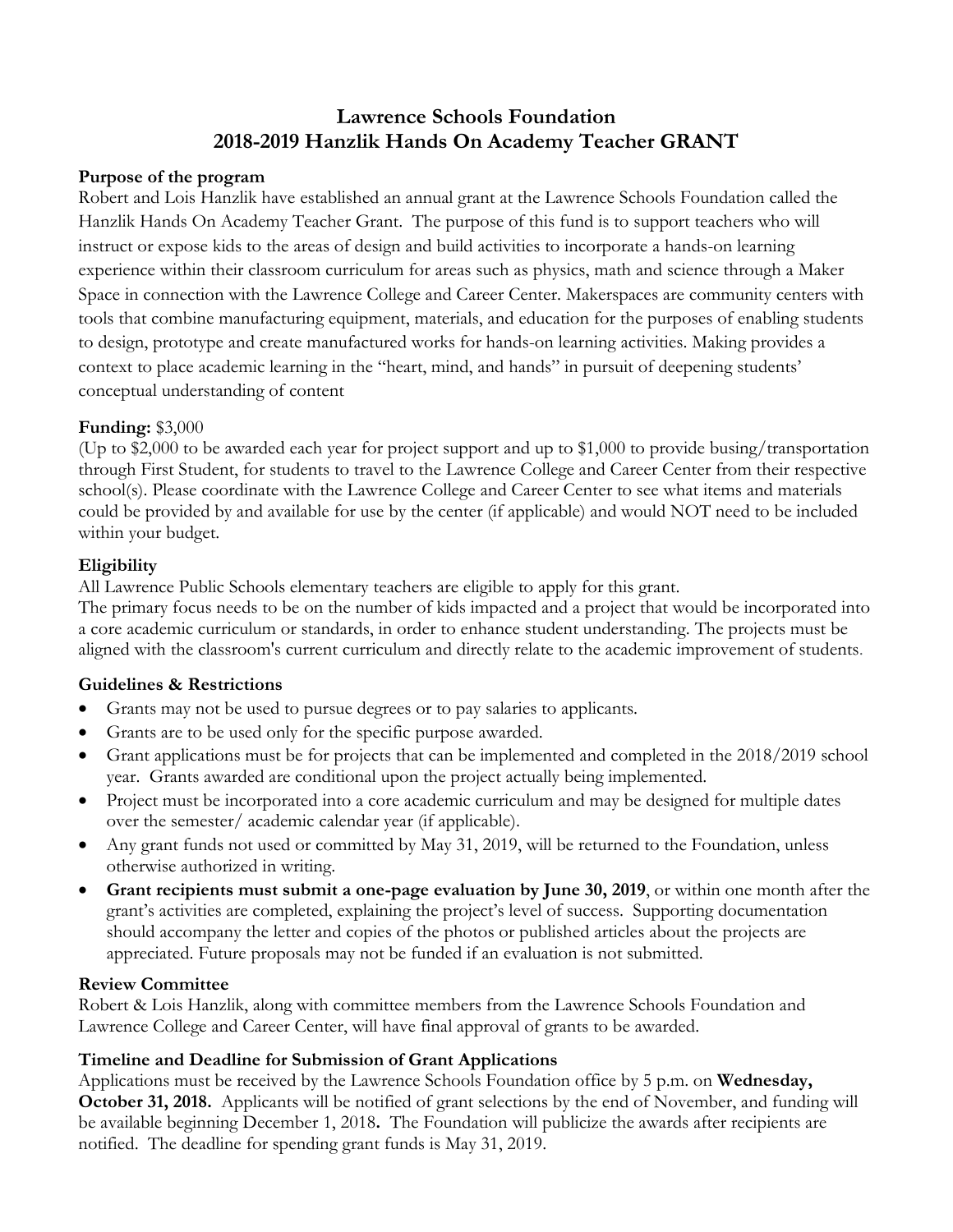

awrence Schools Foundation

# **2018 Hanzlik Hands On Academy Teacher Grant**

I. Please use this cover sheet as the first page of your application. No cover letters, please. Application must be submitted by **5 p.m. on October 31, 2018,** to: Dena Johnston, Executive Director, Lawrence Schools Foundation, 110 McDonald Drive, Lawrence, KS 66044.

Name and Position of applicants(s):

| <b>School or Building:</b>                                                          |  |  |
|-------------------------------------------------------------------------------------|--|--|
| Project Title:                                                                      |  |  |
| Grade Level(s) served:                                                              |  |  |
| Amount Requested:                                                                   |  |  |
| IT Department Approval / Endorsement:<br><b>School Administrator's Endorsement:</b> |  |  |
| <b>District Administrator's Endorsement:</b>                                        |  |  |
| <b>District Administrator</b> to answer the following:                              |  |  |

1. How does the district plan to support and sustain this program/project in the future if funded?

2. Explain how the project could continue once the grant funds have been expended.

**Print this page for the administrator's signature and mail to the Lawrence Schools Foundation.**  *(The school & district administrators signature verifies that the administrator supports the proposal and, if awarded, the implementation of the project or program in the school and/or district. If this is a request for technology, the applicant and/or administrator(s) are responsible for getting IT's approval before the proposal is submitted.)*